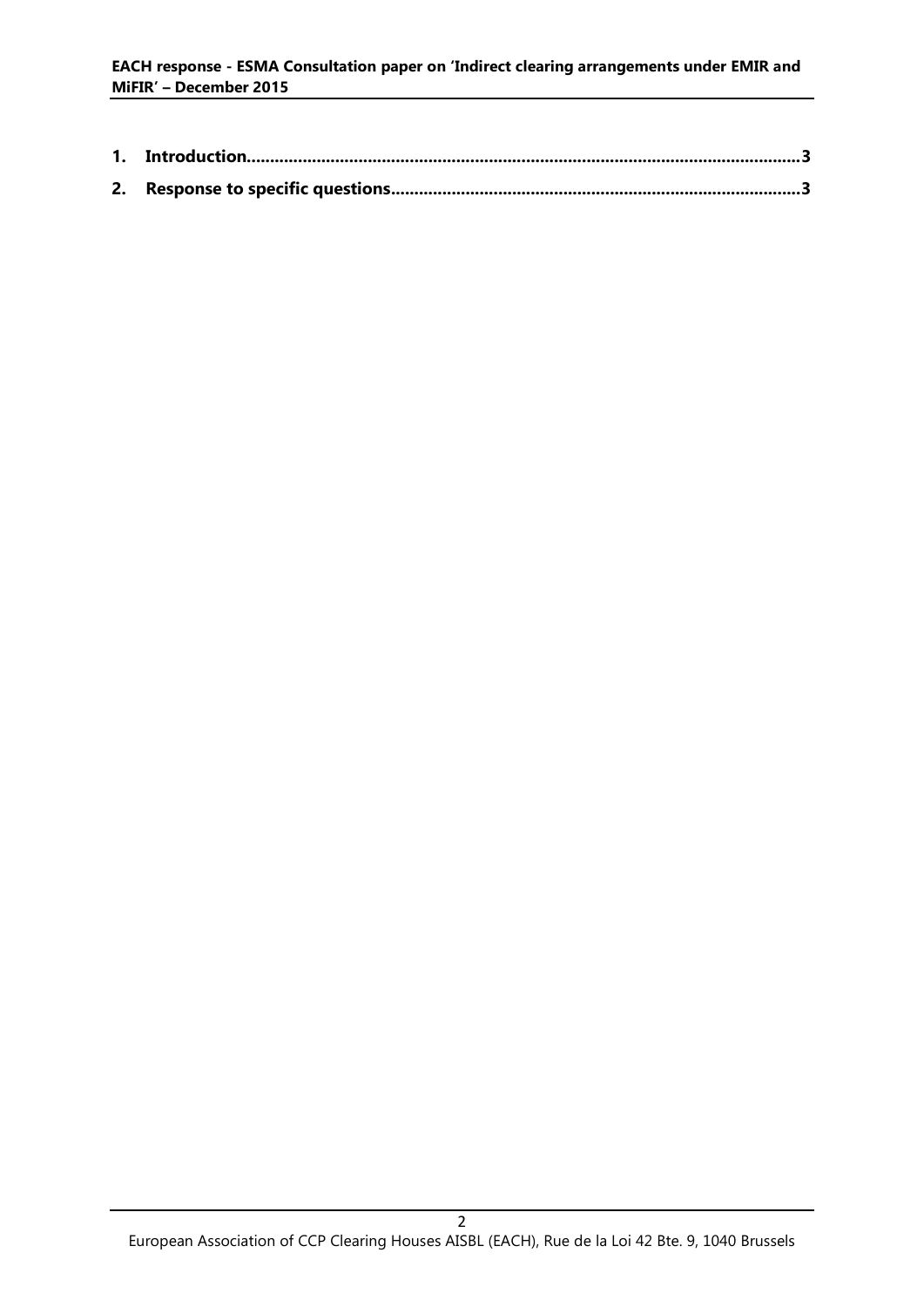#### 1. Introduction

The European Association of CCP Clearing Houses (EACH) represents the interests of CCPs in Europe since 1992. EACH currently has 20 members from 16 different European countries. EACH is registered in the European Union Transparency Register with number 36897011311- 96.

EACH welcomes the opportunity to respond to the ESMA consultation on 'Indirect clearing arrangements under EMIR and MiFIR'.

Below you will find the responses to the questions of the public consultation paper that we believe are relevant and have an impact on CCPs.

2. Response to specific questions

Q1: Do you agree with the proposed approach to require the choice between an omnibus indirect account and a gross omnibus indirect account with margin at the level of the CCP?

## EACH generally supports the proposed structured of gross and net OSAs as a minimum

EACH agrees with the overall objective of providing adequate protection to indirect clients, including those indirect clients that are part of longer chains. We very much appreciate that ESMA has taken into account the concerns raised by different stakeholders and has proposed a solution. We agree with the need for indirect clients to be offered a choice of account types and support the proposed choice of a Net Omnibus Account Structure (NOSA) or a Gross Omnibus Account Structure (GOSA), with collateral held at the CCP, as a minimum. While we understand it is not a minimum requirement, we also believe that the direct client or clearing member should be offered a choice of individually segregated accounts subject to the agreement and request of the indirect client.

## EACH has concerns with regard to the degree of application of the NOSA and GOSA structures and proposes an alternative

We however have concerns with regard to the level of depth in the application of the NOSA and GOSA structures and therefore propose two alternatives:

- Alternative A: Each clearing member to open a single NOSA and/or GOSA at the CCP for holding the assets and positions of all of its indirect clients.
- Alternative B: A single gross omnibus account per member for all its indirect clients.

These two options are described in further detail below.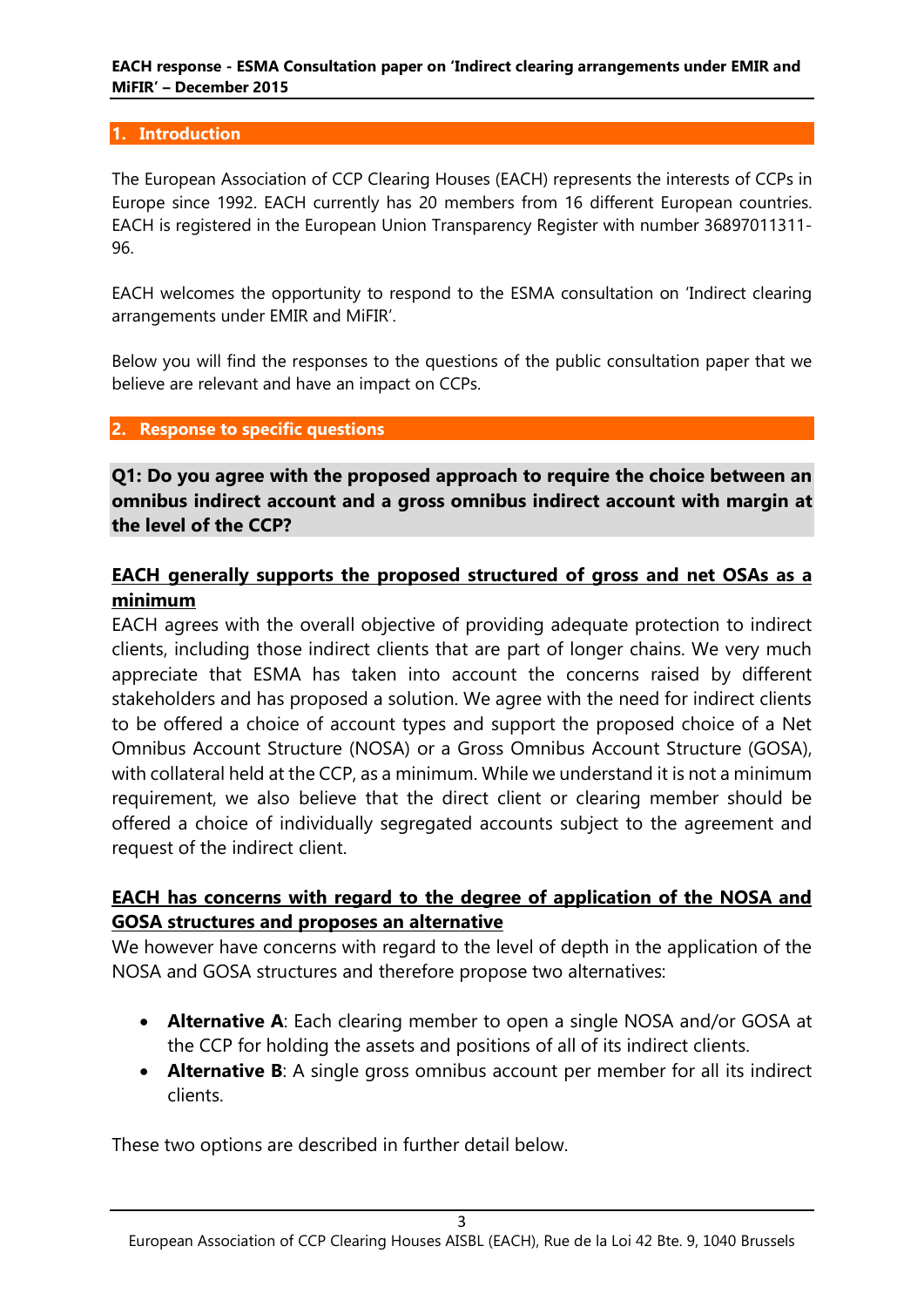We believe that the broad impact that these proposals will have on all market participants (indirect clients, direct clients, clearing members and CCPs) and the level of detail required to make them work, merit further discussions between the industry and regulators and EACH remains fully ready to engage in those discussion, potentially through an ad-hoc implementing working group between regulators and technical representatives from the industry.

## Alternative A - Each clearing member to open a single NOSA and/or GOSA at the CCP for holding the assets and positions of all of its indirect clients

This is our preferred option as we understand it gathers the broadest industry support, including clearing members and CCPs.

Under this option, it should be sufficient for each clearing member to open a single NOSA and/or GOSA at the CCP for holding the assets and positions of all of its indirect clients. In exceptional circumstances, and if well justified by the clearing member, the CCP should consider to open additional NOSA and/or GOSA

## Alternative B - A single gross omnibus account per member for all its indirect clients

If, despite the broad industry support, Alternative A above was not chosen by ESMA, we believe that a second best alternative would be to offer a second option, in addition to the choice of net and gross OSA described above. This option would be a **single** gross omnibus account per member for all its indirect clients. This option is described below.

One single omnibus gross account would be set up for a member, with the CCP, holding the positions and collateral for all the indirect clients under the member. The account could thus hold positions and accounts for indirect clients belonging to different direct clients, but only those direct clients belonging to the particular member.

The member would be responsible for allocating positions to each indirect client, in the CCP system (e.g. in position sub-accounts). The CCP would calculate a margin requirement for each indirect client and aggregate these requirements to a single gross amount per omnibus account. The member would be responsible for posting this amount to the corresponding collateral account (i.e. one single collateral account per member for its indirect clients). As indicated in the draft RTS, the handling of excess collateral would be regulated in the agreement between the direct and indirect clients, implying that excess would normally not be posted to the CCP for indirect clients. Any excess collateral posted to the member's indirect client collateral account with the CCP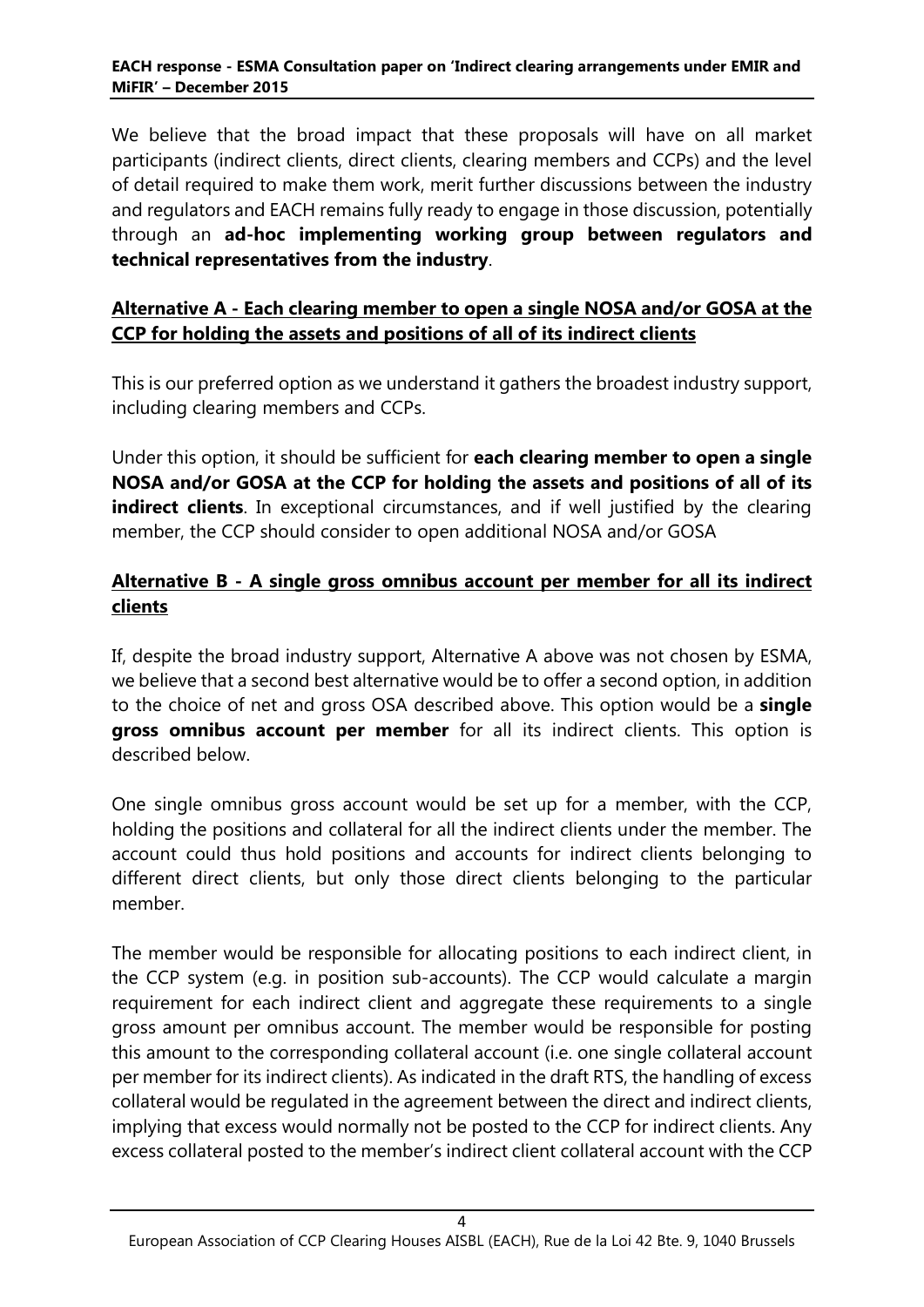#### EACH response - ESMA Consultation paper on 'Indirect clearing arrangements under EMIR and MiFIR' – December 2015

would not be automatically allocated to an individual indirect client and would be subject to fellowship risk between the indirect clients belonging to that member.

In the default of a direct client, the indirect clients belonging to the defaulting direct client would have the possibility to attempt to port positions and collateral to another direct client belonging to the member for which the gross omnibus account has been set up. This would be handled by the member and would only need limited support from the CCP in the form of transferring positions between subaccounts. Provided that the member continues to post the required collateral amount for the gross omnibus account, the CCP would have no reason to act.

Porting to a direct client of a different member would also be possible, but the likelihood of this succeeding would be lower than the likelihood of porting to a direct client belonging to the same member. The reason for this is that the porting would be more complex and would require an agreement between the give-up and take-up member on collateral value and unrealised settlement obligations.

EACH is of the view that this model would provide appropriate protection for the indirect client, as both the position and the collateral value of each individual indirect client would be held at the CCP and porting would at least be more likely compared to the alternative involving a net omnibus model. It should still be noted that porting of collateral in any omnibus account is less likely to succeed compared to porting of an individually segregated account.

## EACH believes that the final RTS should clarify that one client's collateral value may be at risk from losses on another client's positions at the point the account is liquidated

EACH would appreciate some additional clarification about the nature of the Gross OSA. Most fundamentally, we would like to understand whether one customer's collateral value is at risk from losses on another client's positions at the point the account is liquidated. In our view, this should indeed be the case in order to minimise the possibilities of going further down the CCP's default waterfall and therefore protect the rest of the mutualised risk management structure.

### EACH has concerns about the impact of the provisions in Articles 5(1) and 5(4)

In our view, it seems likely that the combination of Articles 5(1) and 5(4) will lead to a proliferation of accounts at the CCP since it seems to envisage that the required level of segregation will be repeated in respect of each link in the chain. The potential impact of these provisions could be as follows:

 The sheer number of accounts will likely increase operational risk, cost and complexity. This may be particularly acute where a CCP has to liquidate the account in the default of a clearing member. If, for any reason, a CCP is unable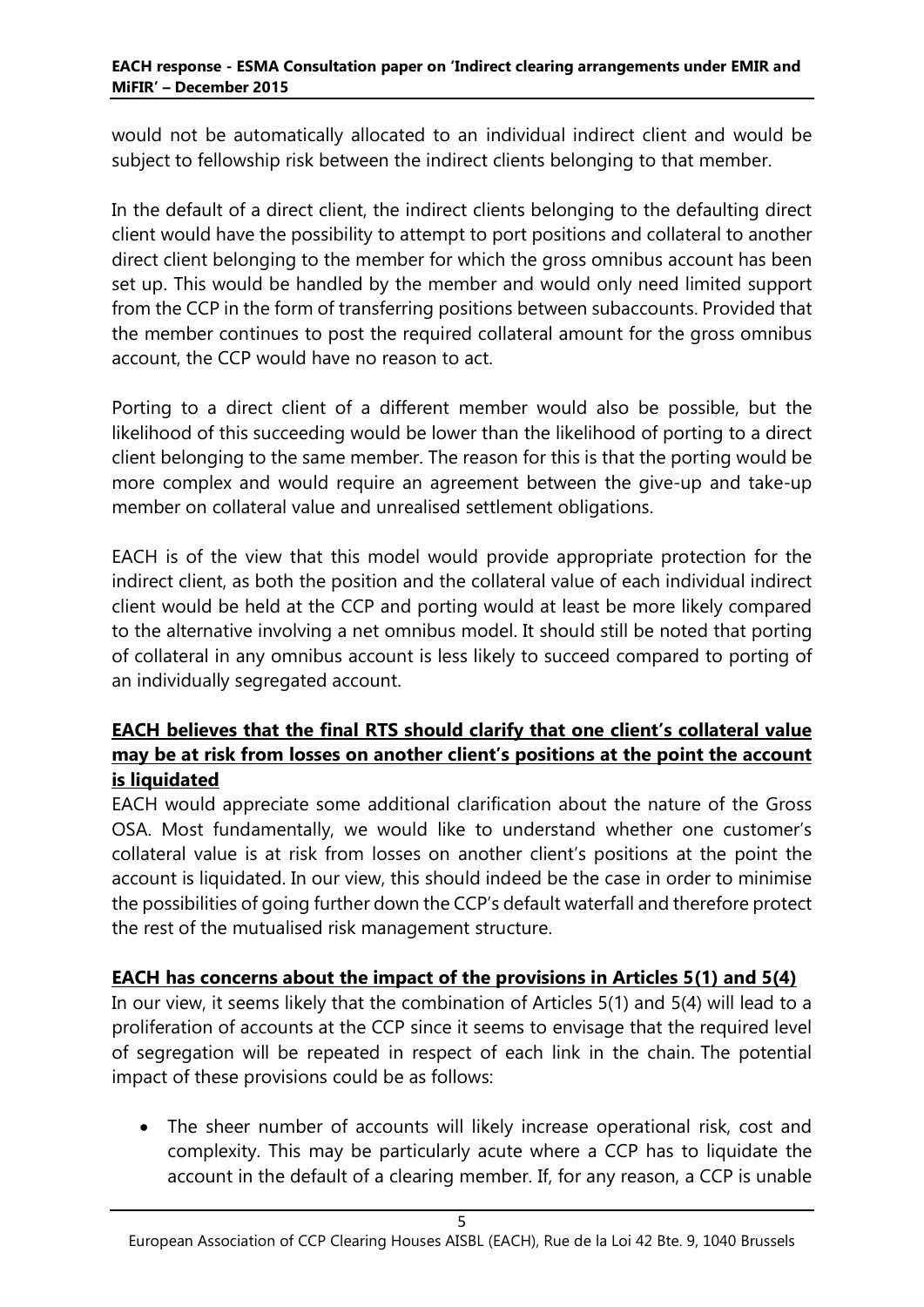to hedge or auction the accounts on a net basis then it is likely that default management costs will be increased and the amounts returnable to clients and, therefore, indirect clients will be reduced.

- Splitting the netting sets between a large number of accounts is likely to lead to a big increase in margin requirements at the CCP. This ultimately makes clearing more expensive. There is also a question over whether the financial markets have the capacity to absorb CCP investment of cash margin in an EMIR compliant manner at higher levels.
- It seems likely that such a structure will encourage indirect clients to become direct clients if they can. Obviously the smaller indirect clients may not have access to clearing member services in the same way that larger indirect clients will.

Q2: Do you agree with the proposed approach for the requirements related to default management? Do you think there are alternative level 2 requirements (compatible with the relevant insolvency regime situations and the level 1 mandate) that would achieve better protections?

## EACH understands that the requirements related to default management shall not be applicable to CCPs beyond the level of the clearing member

EACH agrees with the requirement that a Clearing Member shall commit to trigger the necessary procedures for transferring assets and positions held by the defaulting client for the account of the indirect client including procedures to allow for a prompt liquidation.

We also believe that it is important to note that the contractual relationships of most CCPs are with the clearing member and, in some cases, only certain direct clients. EACH therefore understands that the requirements related to default management included in the draft RTS will not be applicable to CCPs beyond the level of the clearing member. As a consequence, the default of a direct or indirect client of the clearing member is under the responsibility of the clearing member. This holds true for the subsequent default of an indirect client. We support the proposal that a comprehensive legal contractual relationship between the clearing members, client and indirect clients need to be established.

We therefore question the need for such a large number of accounts to be held at the CCP when the CCP will not actually be involved in managing the default of any entity in the chain other than the clearing member. We would also appreciate some clarity about when an ETD indirect clearing chain can be said to be broken (i.e. when does an entity cease to believe it is getting a cleared ETD and instead get an OTC contract).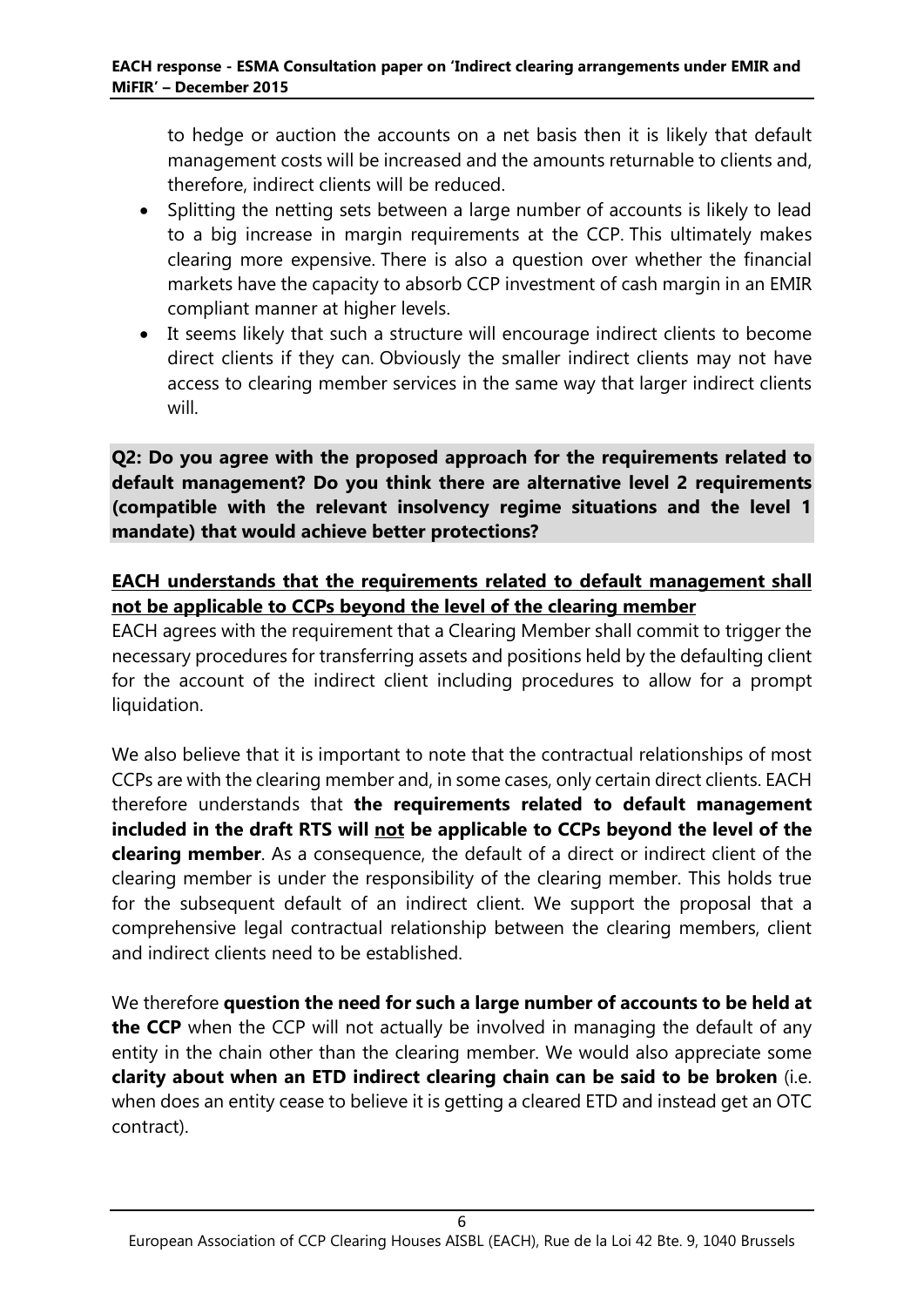In this sense, we would also appreciate that ESMA clarifies in its final report that paragraph 45 of the consultation does not imply that CCPs will perform the leapfrog payments in respect to any indirect clients at any point in the chain. Indeed, in the case of a direct client default or any of its indirect clients, the CCP would act under the instruction of the clearing member, with whom it has a contractual relationship.

In the case where both the clearing member and its direct client offering indirect client clearing default, the CCP would act under article 48(7) of EMIR, therefore returning the liquidation proceeds directly to the direct client of the clearing member, if known, for the account of its indirect clients, or otherwise to the defaulting clearing member for the account of both the direct clients and related indirect clients.

Q3: Do you agree that the proposed approach adequately addresses counterparty risk throughout the longer chain by ensuring an appropriate level of protection to indirect clients? If not, are there alternative approaches compatible with Level 1?

Please see our answers to Questions 1 and 6.

## EACH assumes that the new definition of 'indirect client' will not impact CCPs as they would proceed according to the instructions of the clearing member, indifferent from the number of levels below it

The definition of indirect clients, under both EMIR and MiFIR, has been revised to include any indirect client in a chain of transactions (so going all levels down to any clients of indirect clients). We assume that this would not impact CCPs as they would proceed according to the instructions of the clearing member, indifferent from the number of levels below it.

The chain of potential clearing arrangements implied by the ESMA Consultation Paper goes beyond the clearing member/client/indirect client relationship including clients of indirect clients as well. As mentioned above the contractual arrangements of the CCP are with its clearing members and, in some cases, certain direct clients. The legal and functional relationships are however key for prudent clearing arrangements and should be addressed in the final RTS also covering obligations of the layer beyond indirect clients.

Q4: For longer chains, what other details (liquidation trigger and steps, flow and content of information, other) should be taken into account or what additional requirements or clarification should be provided in order to avoid potential difficulties when handling the default of a client or an indirect client facilitating clearing services?

Please see answer to Question 3.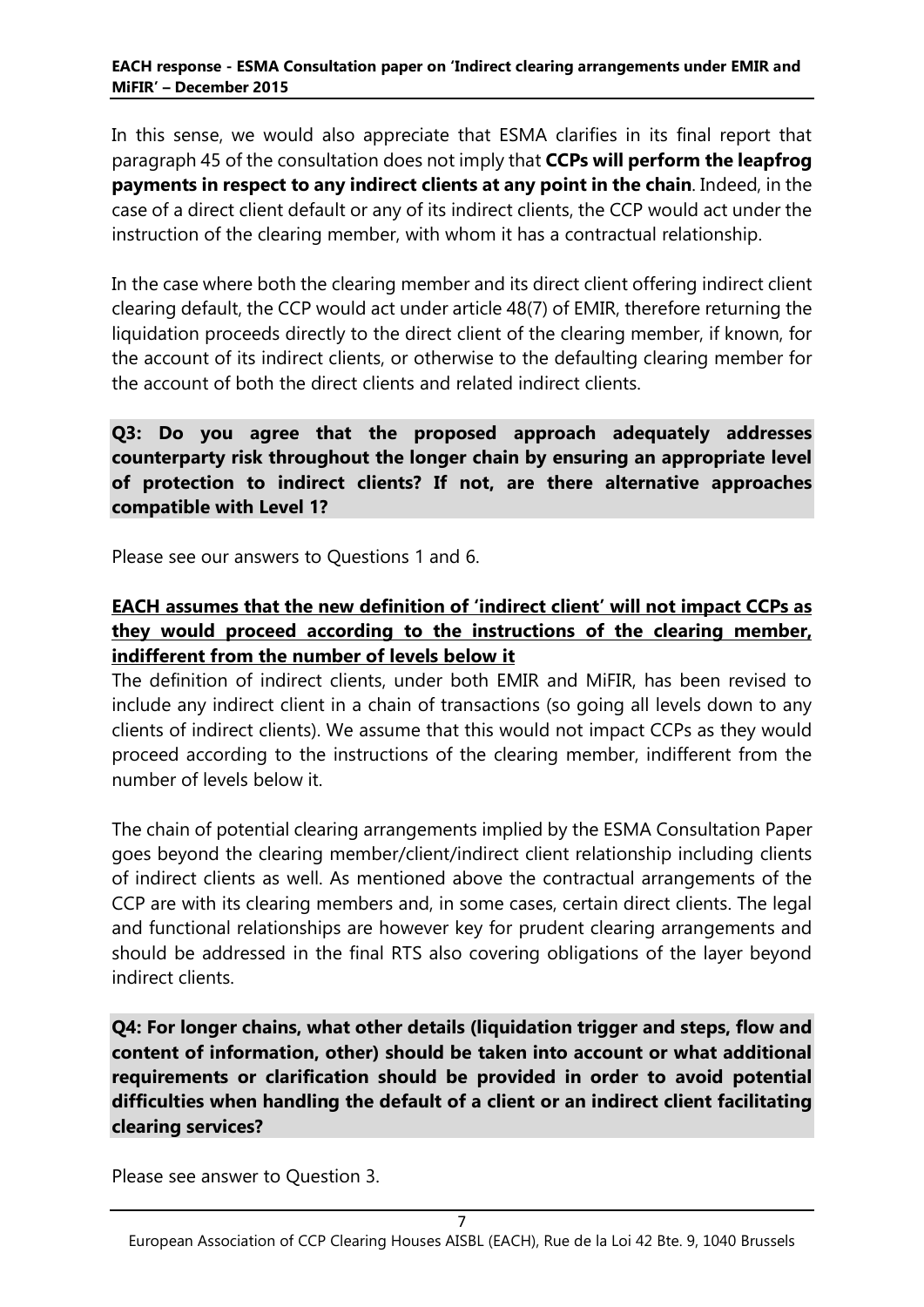Q5: Do you consider that the new provision assigning by default to the indirect client the choice of an omnibus indirect account following reasonable efforts from the client to receive an instruction is appropriate? If not, what other considerations should be taken into account?

No EACH response.

Q6: Do you consider appropriate that the collateral provided on top of the amount of margin the indirect client is called for is treated in accordance with the contractual arrangements?

## EACH would request that the RTS clarify that haircuts should be applied 'as agreed between the counterparties'

According to the proposed RTS, Article 4 (4), a clearing member shall transfer to the CCP the collateral value, after applying any haircut as agreed between the counterparties, it received from its client for the account of each indirect client under segregation option from Article 4 (2b).

In our reading, this formulation enables the clearing member to take own haircuts from the collateral offered by the indirect client to cover the margin calls by the CCP (possibly leading to the situation that the collateral value received by the CCP could be lower than called for). In practice, a segregation option with pass-through of collateral as determined in this paragraph does not enable any party to take haircuts despite the CCP.

An unambiguous reformulation of the paragraph in our view would be:

"A clearing member that offers to facilitate indirect clearing services shall transfer to the CCP the full collateral value it received from its client for the account of each indirect client under segregation option in paragraph 2(b), which does not include any additional collateral received above the margin amount called by the clearing member. Haircuts should be applied as agreed between the counterparties."

The rationale behind this formulation is that the margin amount and collateral value based on CCP given haircuts should be as explicit and clear as possible to avoid any misinterpretation and guarantee timeliness and certainty of clearing.

## EACH does not believe that CCPs should be required to allocate excess collateral received from clearing members to each indirect client in the account

We would like to gain clarity around how the CCP is supposed to treat collateral excess received from the clearing member for the account of indirect clients. We do not believe that the CCP should be requested to allocate such excess to each indirect client in the account. It would be both costly and complex for the clearing members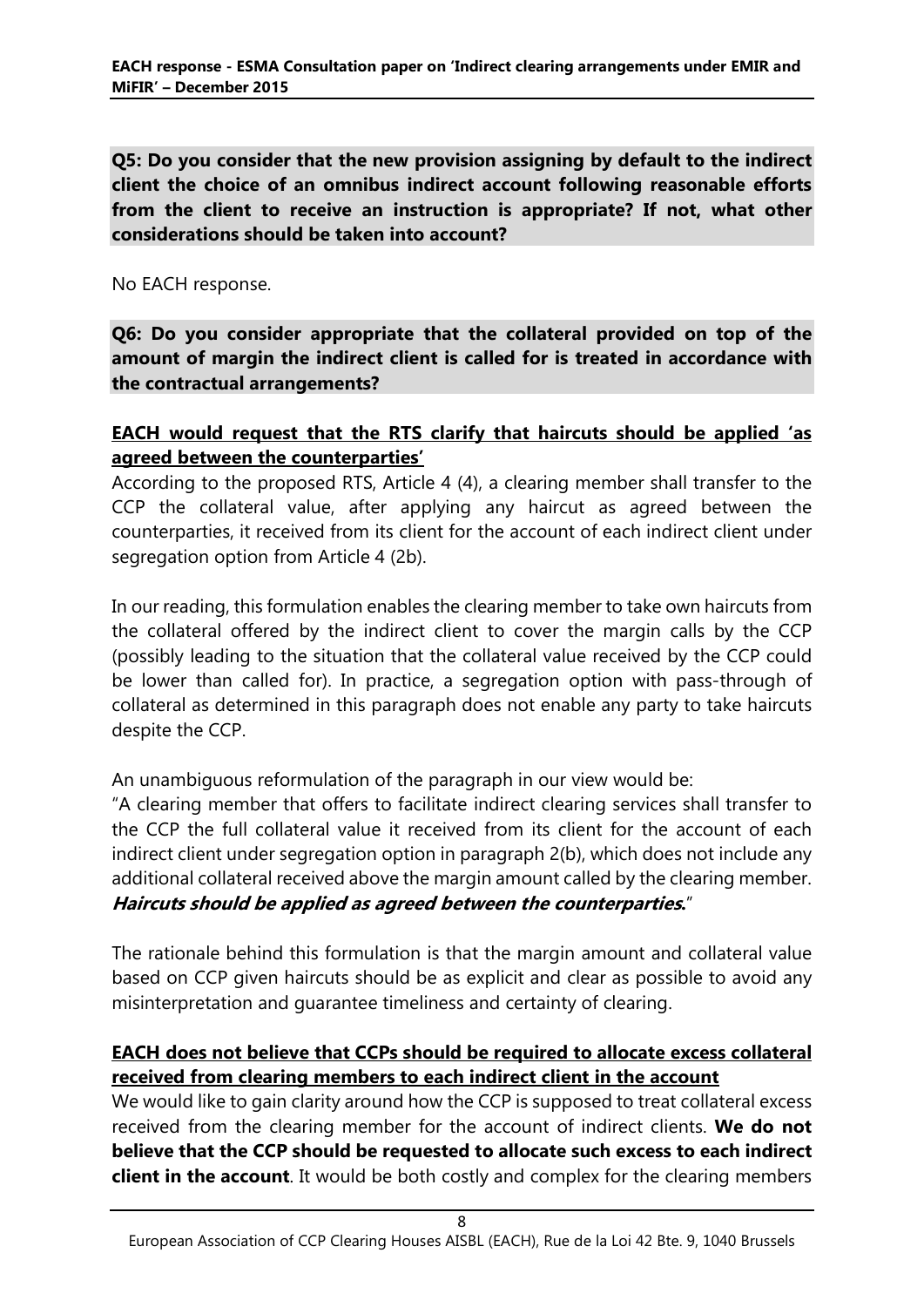and the CCP to adopt a 'gross omnibus with excess model' as the clearing member would have to inform the CCP, at least daily, of the collateral value of each indirect client, for the CCP to be able to identify it in an omnibus structure. This model would imply additional information flows between the clearing member and the CCP which does not seem to be in the spirit of ESMA's new proposal to reduce the complexity and costs for indirect client clearing.

In order to address this concern, we would encourage ESMA to add the below wording to paragraph 4 of Article 4 of both draft RTSs.

New 4(a) Any additional collateral value that is transferred by the clearing member to the CCP above the margin amount called by the CCP should be attributed by the clearing member to each indirect client in its records and accounts. The CCP may record such excess as the clearing member resources for the account of indirect clients.

Q7: In view of the different amendments described above, do you consider that this set of requirements ensures a level of protection with equivalent effect as referred to in Articles 39 and 48 of EMIR for indirect clients?

Please refer to our introductory comments and our answer to Question 1.

### Q8: Please indicate your answers to the cost-benefit survey?

No EACH response.

Q9: Do you have any comments on the draft RTS under EMIR not already covered in the previous questions?

### EACH would require that the RTS clarify that the clearing member will need to provide the CCP with all the necessary information to identify the positions held for the account of each indirect client in a gross omnibus account

We would support the introduction of the requirement in article 4(3) in both the revised EMIR RTS and the draft MiFIR RTS under which the clearing member will need to provide the CCP with all the necessary information to identify the positions held for the account of each indirect client in a gross omnibus account. This is key to allow the CCP to calculate the level of margins for each indirect client on a gross basis. However, we do not believe that the clearing member should provide the CCP with the collateral value for each indirect client, as explained in the response to Q1, Alternative B.

We note that CCPs are required under both the EMIR and MiFIR RTS to 'identify, monitor and manage any material risks arising from indirect clearing arrangements that could affect the resilience of the CCP' (see, for example, MiFIR RTS Article 3(3)).